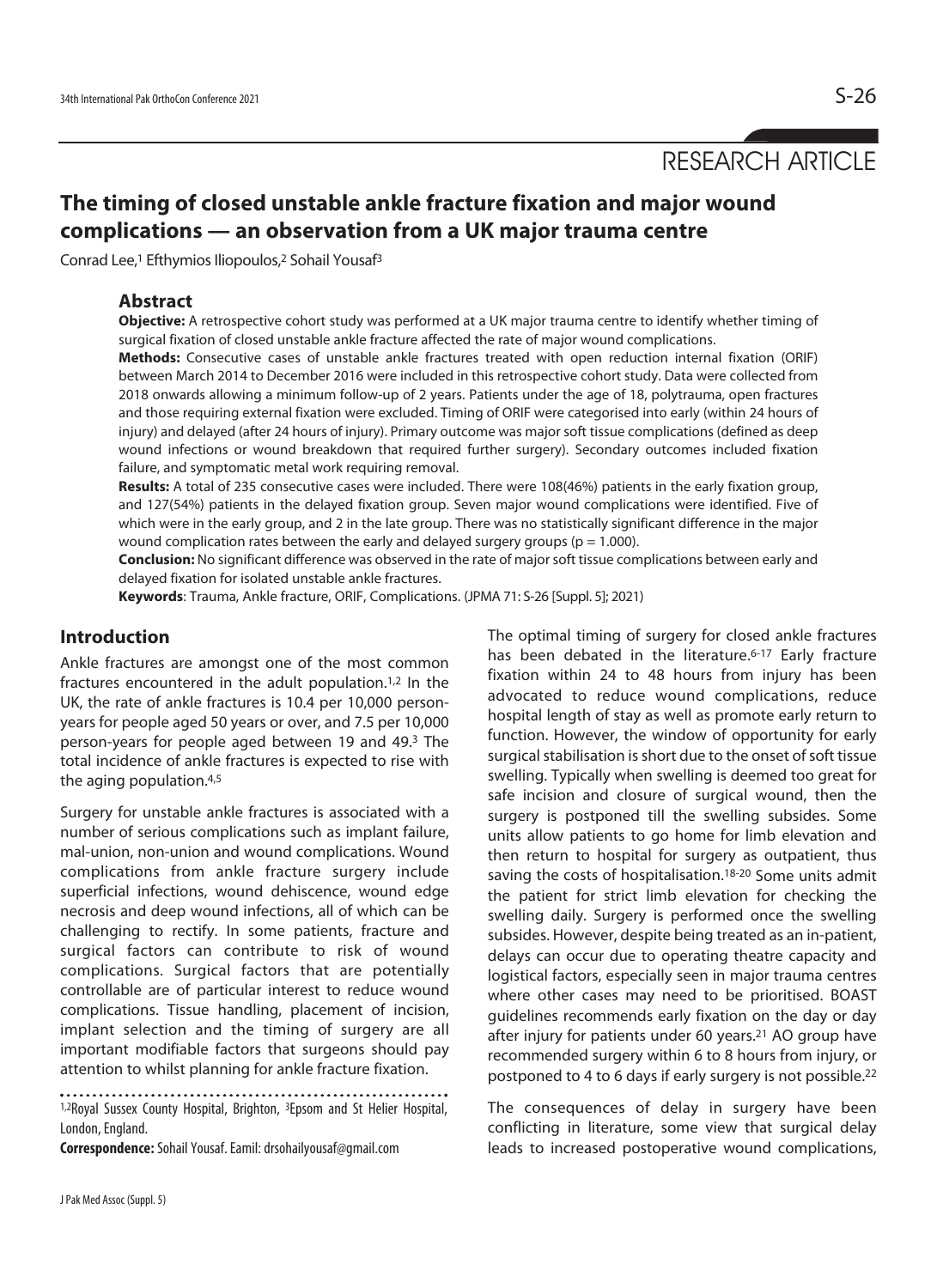whilst others have reported that no difference is found. With this factor in mind, we reviewed the results of surgery for isolated closed ankle fracture and associated clinically significant wound complications at a major trauma centre in the UK.

# **Methods**

In this cohort study, 369 consecutive patients were admitted to Royal Sussex County Hospital, Brighton, England (Major Trauma Centre) with unstable ankle fractures requiring operative fixation between March 2014 to December 2016. The patients were identified retrospectively in 2018 using Bluespier (Bluespier™, Bluespier International UK), which is used as our local hospital information system after approval from the clinical governance committee. Data on any readmissions to hospital related to the same ankle injury were collected retrospectively.

Exclusion criteria were open fracture, polytrauma, age under 18, external fixator or hindfoot nail used as initial treatment, transferred to other hospital for treatment and cases lost to follow up beyond 24 months after surgery. With these criteria, 134 patients were excluded (22 paediatric, 39 polytrauma, 7 hindfoot nail, 36 external fixation, 11 open fractures, 9 treated at other centre and 10 others). A total of 235 patients with closed unstable ankle fractures having open reduction internal fixation as the primary index procedure were included in the study for detailed analysis.

Patient medical records and radiographs were reviewed by two surgeons to verify recorded diagnosis and procedures. Data on patient demographics (age, gender), date of injury, fracture pattern, fixation method, implants used, number of days from presentation to surgery, length of hospital stay and details for any complications requiring further surgery on the same ankle were recorded.

Unstable ankle fractures were defined as lateral malleolar fracture with talar shift, medial malleolar fractures with syndesmotic injury or associated maisonneuve pattern, and bi/trimalleolar fractures.

Surgical fixation was performed for bimalleolar and trimalleolar fractures, unstable isolated lateral or medial malleolar fractures and isolated syndesmotic diastasis.

In our institution, lateral malleolus fractures that are amenable for anatomical reduction were stabilised with lag screw combined with one-third tubular neutralisation plate. Those with communicated fracture patterns or poor bone quality where anatomical reduction at fracture site

cannot be achieved were stabilised with a bridging plate (DCP, LC-DCP, recon plate) or distal fibular locking plate (DePuy Synthes Distal Fibula locking compression plate (LCP) or Smith and Nephew 3.5mm PERI-LOC VLP). Medial malleolus fractures were stabilised with two cancellous compression screws. Posterior malleolus fractures were stabilised with a posterior antiglide plate. Syndesmosis stability was examined intraoperatively with stress tests under intraoperative imaging, and if diastasis was noted, this would be stabilised with one or two transsyndesmosis cortical screws.

Operations were performed by a consultant, trauma fellow or supervised registrar or house officer. All operations were done with thigh tourniquet applied with preoperative prophylactic antibiotics administered by anaesthetist. Post-operatively, patient were allowed to full weight bear in a walking boot on the discretion of the surgeon, based on intraoperative findings of fixation stability and bone quality. All patients were followed up at 2 weeks and at 6 weeks for reviews.

The timing from presentation to surgery was largely dependent on soft tissue swelling. Daily swell check using the skin wrinkle test was performed by the ward consultant on duty for amenability for surgery. Whilst waiting for surgery, all admitted patients were instructed to strictly elevate the injured limb with supervision by nursing staff. Other factors causing delay to surgery includes limited theatre capacity when other cases may need to be prioritised, and for patients with unstable injury found subsequently in the follow up clinic which is often between 1 to 2 weeks after injury. Timing of surgical fixation was categorised into early (ORIF within 24 hours of injury) and delayed (ORIF after 24 hours of injury).

In view of complications, we only report those with severe complications that have required further hospital admission for intravenous antibiotics or surgical management such as wound washout and debridement, metal work removal, and revision fixation. As such, superficial wound infections that did not lead to admission or surgical treatment were not classed as major complications in our study. Data was analysed with Statistical Package for the Social Sciences (SPSS) version 16.0 (SPSS, Chicago, IL) and p value of 0.05 was considered significant.

### **Results**

Two hundred and thirty-five patients with isolated closed unstable ankle fractures were analysed in detail. The average age was 48±19.6 years with a range of 18 to 93 years. One hundred and thirty-four (57%) were females.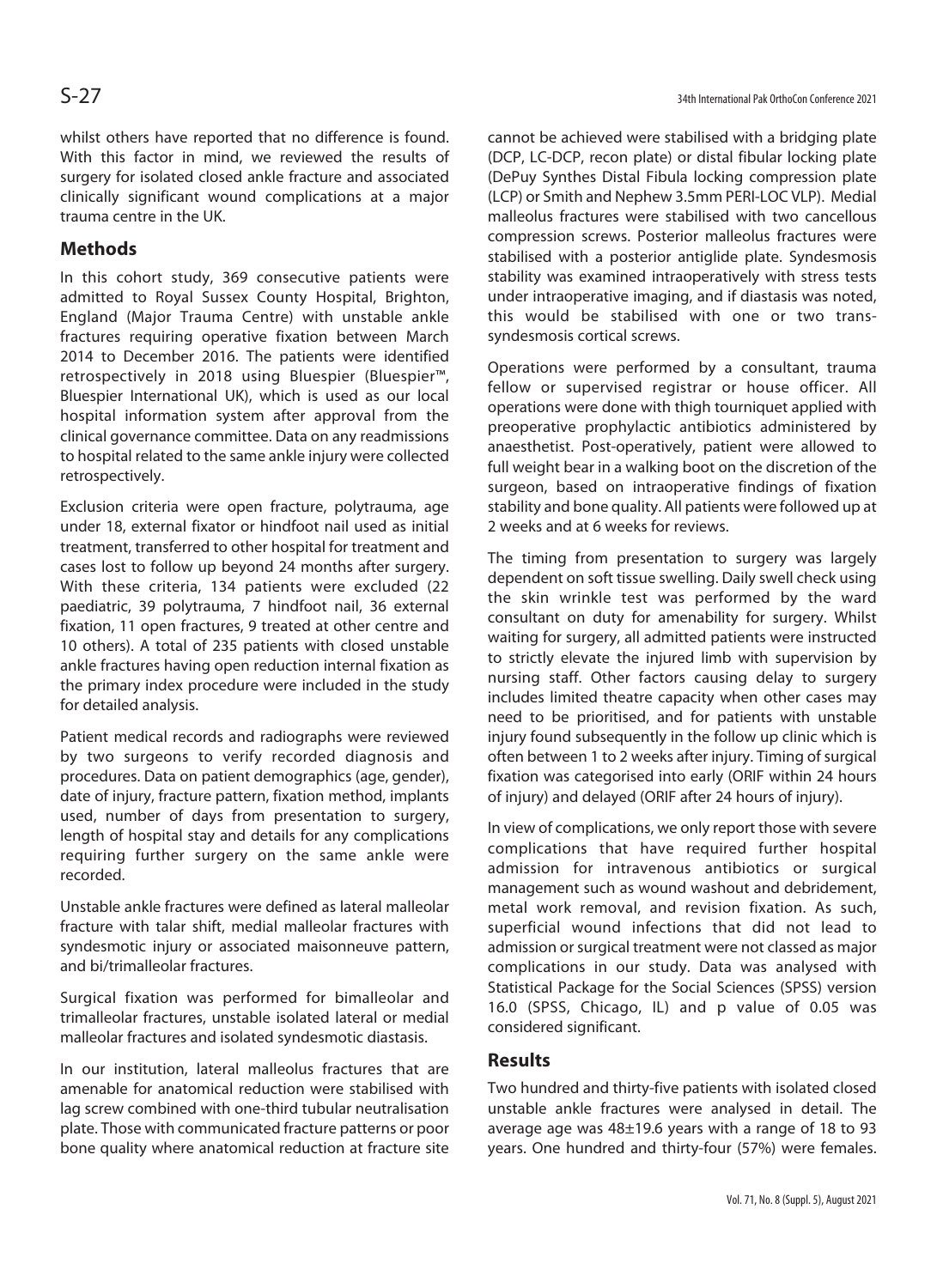# 34th International Pak OrthoCon Conference 2021  $S-28$

**Table-1:** Demographics and procedural factors in early and delayed fixation groups.

|                                                  | Early fixation (n=108)  | <b>Delayed fixation (n=127)</b> | <b>Total</b>           | P-value               |
|--------------------------------------------------|-------------------------|---------------------------------|------------------------|-----------------------|
|                                                  |                         |                                 |                        | 0.007 <sup>b</sup>    |
| Fracture pattern                                 |                         |                                 |                        |                       |
| <b>Bimalleolar</b>                               | 38                      | 44                              | 82                     |                       |
| <b>Trimalleolar</b>                              | 25                      | 15                              | 40                     |                       |
| Lateral malleolar                                | 40                      | 46                              | 86                     |                       |
| Medial malleolar / maisonneuve fracture          | 5                       | 21                              | 26                     |                       |
| <b>Others</b>                                    | 0                       |                                 |                        |                       |
| Demographics                                     |                         |                                 |                        |                       |
| Mean age (years), (range)                        | $48 \pm 18.25$ (18-88)  | 49±19.97(18-93)                 | $48 \pm 19.16$ (18-93) | 0.7535a               |
| Female                                           | 61                      | 73                              | 134                    | 0.8955 <sup>b</sup>   |
| Male                                             | 47                      | 54                              | 101                    |                       |
| Clinical pathway                                 |                         |                                 |                        |                       |
| <b>Admission status</b>                          |                         |                                 |                        | < 0.0001 <sup>b</sup> |
| Inpatient surgery                                | 108                     | 63                              | 171                    |                       |
| Outpatient surgery                               | $\mathbf{0}$            | 64                              | 64                     |                       |
| Mean Postoperative length of stay (days) (range) | $4.11 \pm 11.46$ (0-77) | $4.47 \pm 6.78$ (0-38)          | $4.03 \pm 9.2$ (0-77)  | $0.88045c*$           |
|                                                  | $3.42 \pm 5.28*(0-48)$  |                                 |                        |                       |
| Complications                                    |                         |                                 |                        | 0.093 <sup>b</sup>    |
| Major wound complications                        | 5                       | 2                               | 7                      | 1.000 <sup>b</sup>    |
| Symptomatic metalwork                            |                         | 9                               | 12                     |                       |
| <b>Fixation failure</b>                          |                         |                                 | 6                      |                       |

<sup>a</sup> T test, <sup>b</sup> Fisher's exact test, <sup>c</sup> Mann-Whitney U test, \* outlier case excluded (prolonged postoperative hospital stay due to medial reasons).

**Table-2:** Comparison between patients groups with or without wound complication.

|                                         | Major wound complications ( $n=7$ ) | No wound complication (n=228) | P-value             |  |
|-----------------------------------------|-------------------------------------|-------------------------------|---------------------|--|
| Clinical pathway                        |                                     |                               |                     |  |
| Mean time to surgery and range (days)   | $1.9 \pm 2.04$ (0 to 6)             | $3.5 \pm 4.27$ (0 to 23)      | 0.2757c             |  |
| Fracture pattern                        |                                     |                               | 0.008 <sup>b</sup>  |  |
| <b>Bimalleolar</b>                      | 3                                   | 72                            | 0.6916 <sup>b</sup> |  |
| <b>Trimalleolar</b>                     | 4                                   | 31                            | 0.0132 <sup>b</sup> |  |
| Lateral malleolar                       | 0                                   | 86                            |                     |  |
| Medial malleolar / maisonneuve fracture | 0                                   | 25                            |                     |  |
| Demographics                            |                                     |                               |                     |  |
| Mean age and range (years)              | 57±24.46 (19 to 88)                 | 48±18.97 (18 to 93)           | 0.2697c             |  |
| Female                                  | 6                                   | 128                           | 0.2437 <sup>b</sup> |  |
| Male                                    |                                     | 100                           |                     |  |
| <b>Diabetes</b>                         | 0                                   | 15                            | 1.0000 <sup>b</sup> |  |
| Surgeon grade                           |                                     |                               | 0.5567 <sup>b</sup> |  |
| Consultant                              | 4                                   | 87                            |                     |  |
| <b>Trauma fellow</b>                    | 0                                   | 24                            |                     |  |
| Registrar                               | 3                                   | 115                           |                     |  |
| Senior House Officer                    | $\mathbf{0}$                        | 2                             |                     |  |
| Lateral Implant type                    |                                     |                               | 0.0323 <sup>b</sup> |  |
| One-third tubular plate                 | 1                                   | 121                           |                     |  |
| Synthes fibular locking                 | 3                                   | 31                            | 0.0645 <sup>b</sup> |  |
| Smith and Nephew VLP                    |                                     | 24                            |                     |  |
| Recon plate                             |                                     | 4                             |                     |  |
| LC-DCP                                  | 0                                   | 16                            |                     |  |
| No lateral implant                      | $1*$                                | 32                            |                     |  |

\*medial malleolus screw.

<sup>a</sup> T test, <sup>b</sup> Fisher's exact test, <sup>c</sup> Mann-Whitney U test.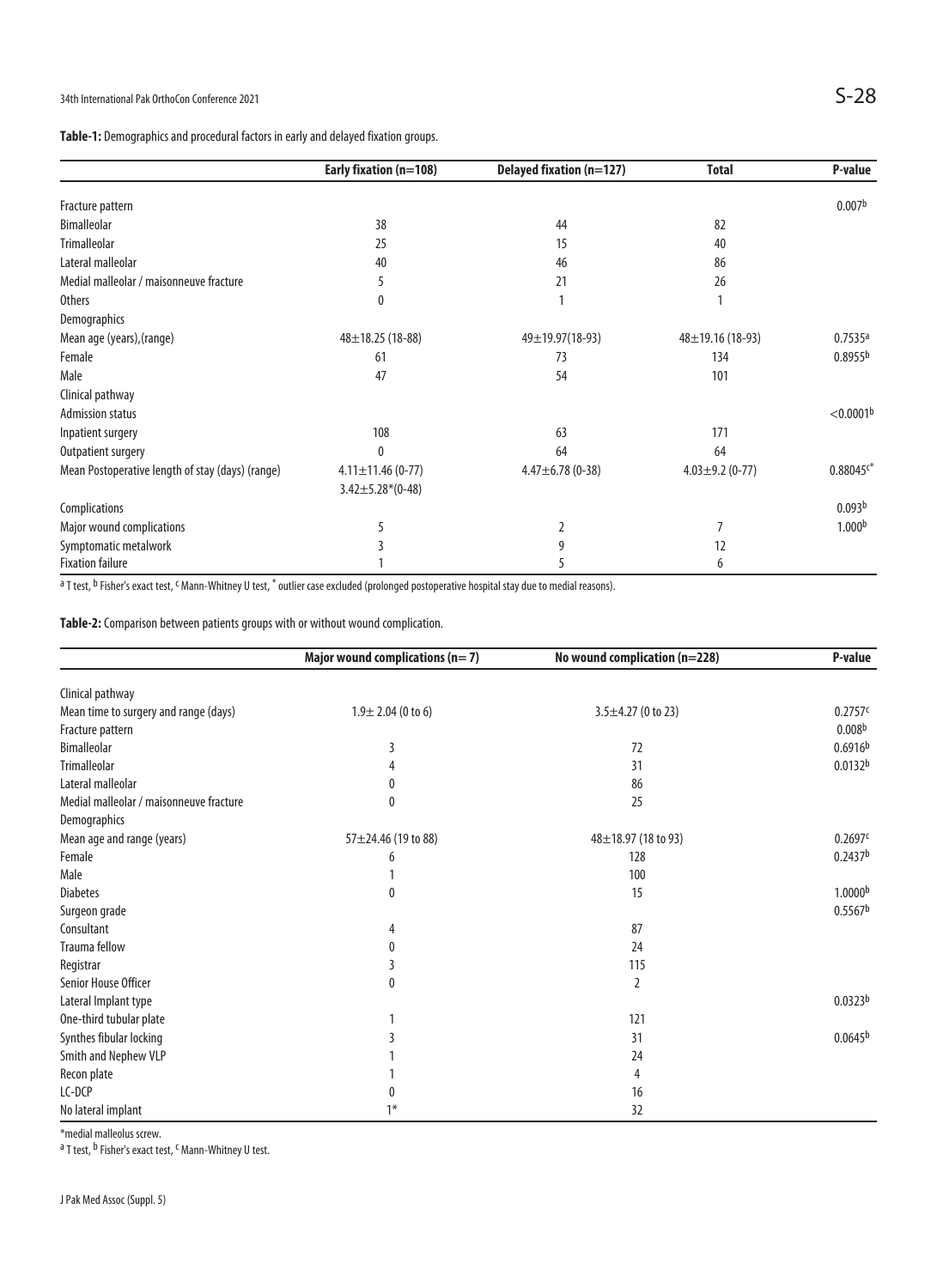|                          | Case 1             | Case 2             | Case 3                  | Case 4             | Case 5                 | Case 6              | Case 7              |
|--------------------------|--------------------|--------------------|-------------------------|--------------------|------------------------|---------------------|---------------------|
|                          |                    |                    |                         |                    |                        |                     |                     |
| Age (years)              | 66                 | 88                 | 61                      |                    | 82                     | 49                  | 19                  |
| Gender                   | M                  |                    |                         |                    |                        |                     |                     |
| Comorbidities            | Fit and well       | Fit and well       | Hypertension            | Asthma             | <b>CKD</b> on dialysis | Hypertension        | Fit and well        |
| Fracture pattern         | <b>Bimalleolar</b> | <b>Bimalleolar</b> | <b>Trimalleolar</b>     | <b>Bimalleolar</b> | <b>Trimalleolar</b>    | <b>Trimalleolar</b> | <b>Trimalleolar</b> |
| Timing of surgery (days) |                    |                    |                         |                    |                        |                     |                     |
| Implant used             | One-third          | Synthes fibula     | Medial malleolus        | Smith and Nephew   | Synthes                | Synthes fibula      | Synthes fibula      |
|                          | tubular            | locking            | Compression screws only | <b>VLP</b> periloc | Recon plate            | locking             | locking             |
| Surgeon grade            | Consultant         | Registrar          | Registrar               | Consultant         | Consultant             | Registrar           | Consultant          |

**Table-3:** Details of cases with major wound complications.

The female group had a greater mean age of 51 compared to 41 in male.

The overall mean time from injury to fixation was 3.5±4.23 days (range 0 to 23 days) with a mode of 1 day. To account for outpatient surgeries, the mean number of days from hospital admission to surgery was 1.2±4.9 days (range 0 to 23). Early fixation (within 24 hours) was undertaken in 108 (46%) patients. Fourty-seven (20%) patients had fixation on day 6 or more after injury. The overall average postoperative length of hospital stay was 3±9.2 days (range 0-76). Patients were divided into early fixation (less than 24 hours) and delayed fixation groups, patient and injury characteristics are summarised in Table-1.

Complications were noted in 25 patients. Seven patients had fixation failure and revision ORIF. Twelve patients had symptomatic metalwork causing irritation with subsequent metal work removal. Specifically, major wound complications (deep wound infections, wound dehiscence) occurred in 7(2.98%) patients. Six of these patients had deep surgical site infection and required wound debridement, washout and removal of metal. One patient was re-admitted and treated with intravenous antibiotics only. Of the 7 patients with major wound complications, 5 were in the early fixation group. Soft tissue complication rates of 10%, 3.8% and 0% were observed in trimalleolar fractures, bimalleolar fractures and unimalleolar fractures respectively. A comparison of the demographics and surgical factors between cases with or without major wound complications is shown in Table-2. Details of each case with major wound complications is shown in Table-3.

## **Discussion**

Wound complication is a devastating consequence of ankle fracture surgery in which many scholars are looking for ways to optimise the modifiable risks factors such as timing to surgery. In our study, we found no significant statistical difference in the rate of severe wound complications with the timing of surgery for isolated closed ankle fractures treated with internal fixation.

As expected, more severe fracture pattern such as trimalleolar ankle fractures were associated with the highest risk of wound complications. In our study, 63% of trimalleolar fractures were surgically stabilised within 24 hours of injury, whilst more than half of bimalleolar, unimalleolar fractures and equivalents were treated beyond 24 hours. Contrary to some reports in literature, we found that severe wound complications trended towards injuries with early fixation within 24 hours, whilst no patient treated beyond 1 week developed any wound complications. The figures in our study however were too low in numbers to show a statistical difference.

Although difficult with our retrospective study to determine the cause of wound complications in this early operative group, a potential reason could be attempting to operate on ankles too early when they had massive swelling. Excessive skin tension on closure of swollen tissue as well as excessive retraction may cause more tissue damage intraoperatively. As also highlighted by Tantigate et al, surgery performed too soon could lead to wound complications due to severe swelling.15 The degree of soft tissue swelling varies from case to case owing to the mechanism of injury, patient comorbidities and ability to provide ice, rest and elevation to the injured limb early after injury. With this in mind, suitability for early surgery should be determined on a case to case basis, rather than subjecting patients to surgery even if the tissues are grossly swollen. Tissue swelling and fracture blisters are notably major factors for delaying surgery, and therefore patients should be instructed for strict elevation of the injured limb, with clinical assessment of skin swelling performed daily if the patient is admitted in hospital.

If timing of surgery is not a key factor to wound complications, perhaps we should be focusing more on other factors. Miller et al have found patient factors such as open fractures, diabetes, peripheral neuropathy, wound compromising medications and postoperative noncompliance to be more predictive for postoperative wound complication than the timing of surgery.23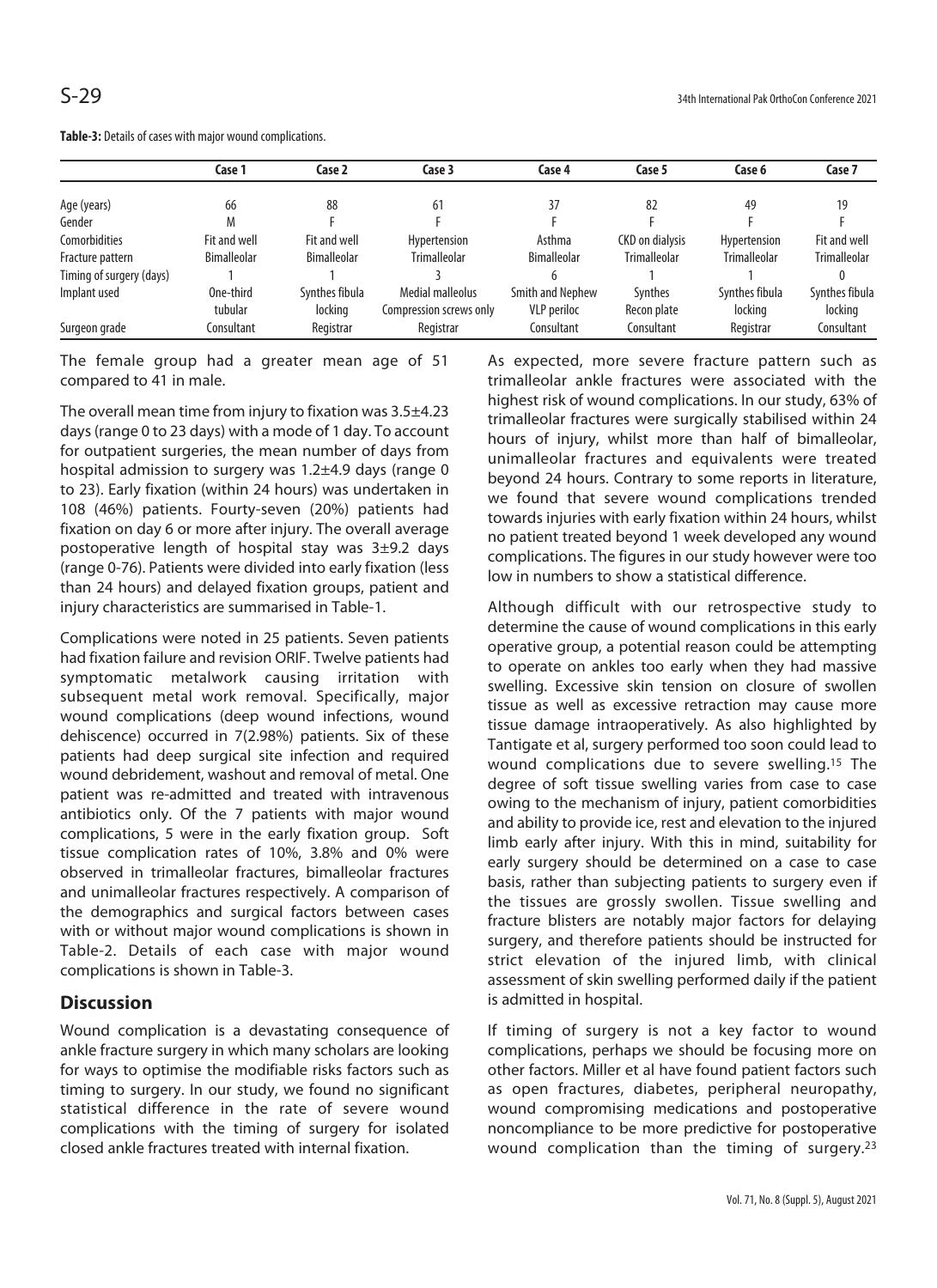Significant predictors for surgical site infections as reported by Sun et al included high-energy injury, open injury, older age, greater BMI, incision cleanliness grade 2 to 4, surgeon level, chronic heart disease, history of allergy, and preoperative neutrophil count of  $>75\%$ .<sup>24</sup> Although these risk factors are important to note, in the acute setting of ankle fracture, many patient factors such as obesity and diabetes are not simply modifiable prior to surgery.

Our study did not find a link between surgical timing with wound complications, and therefore we believe further studies are required to investigate into other modifiable risk factors for wound complications. A recent study by Gowl et al found increased intraoperative time to be an independent risk factor for surgical site infections.25 Implant selection is also another modifiable factor that has been investigated with association of postoperative wound infections. Schepers et al reported a wound complication rate of 17.5% in the use of locking plates versus 5.5% in the conventional fixation with one-third tubular plate ( $p = 0.019$ ) over a 6 year period.<sup>26</sup> In our study, we found that 4 out of 7 patients with wound complications had been stabilised with distal fibula locking plates. Our complication rate with the use of fibular locking plate was 6.8% versus 0.8% with one-third tubular plates. Our findings resonate with the results from Schepers' study and suggests caution when using locking plates,26 however a larger study would be useful to determine the significance of this factor.

Lastly, our study also found no significant difference in the postoperative length of stay. The findings are mixed in the literature on early versus delayed surgery on the postoperative length of stay. Whilst a large proportion of studies have shown a reduced length of stay with early surgery,<sup>13</sup> few studies, including our study have not demonstrated this.15 Our findings could be resulting from out-patient surgery for ankle fractures, where a number of patients with reliable compliance were allowed home, for strict elevation and scheduled back to hospital for planned procedure. The so called "home therapy" has been adopted by many orthopaedic units, with ankle fractures fixation performed as outpatient settings found to be safe and cost effective in selected patients.19,20 Although the costs of an acute trauma bed is approximately £225 per day and early surgery may seem to be logical solution to be cost-effective, it may not be in the best interest of the patient if their soft tissue is not suitable for early intervention.

### **Conclusion**

No significant difference in the rate of major soft tissue

complication was found between early versus delayed surgical fixation for isolated closed unstable ankle fractures. Whist early surgical fixation has been advocated to reduce healthcare related costs and promote early return to function, suitability for early intervention should be assessed on a case to case basis. Further studies should focus on other modifiable factors related to postoperative wound complications.

#### **Disclaimer:** None.

**Conflicts of Interest:** None.

#### **Funding Disclosure:** None.

#### **References**

- 1. Court-Brown CM, Caesar B. Epidemiology of adult fractures: A review. Injury [Internet]. 2006 Aug [cited 2014 Nov 10]; 37(8):691-7. Available from: http://www.ncbi.nlm.nih.gov/pubmed/16814787.
- 2. Sporer SM, Weinstein JN, Koval KJ. The geographic incidence and treatment variation of common fractures of elderly patients. Journal of the American Academy of Orthopaedic Surgeons. American Association of Orthopaedic Surgeons; 2006; 14:246-55.
- 3. Curtis EM, van der Velde R, Moon RJ, van den Bergh JPW, Geusens P, de Vries F, et al. Epidemiology of fractures in the United Kingdom 1988-2012: Variation with age, sex, geography, ethnicity and socioeconomic status. Bone.2016; 87:19-26.
- 4. Kannus P, Niemi S, Parkkari J, Sievänen H. Declining incidence of fall-induced ankle fractures in elderly adults: Finnish statistics between 1970 and 2014. Arch Orthop Trauma Surg. 2016; 136:1243-6.
- 5. Kannus P, Palvanen M, Niemi S, Parkkari J, Jrvinen M. Increasing number and incidence of low-trauma ankle fractures in elderly people: Finnish statistics during 1970-2000 and projections for the future. Bone. 2002; 31:430-3.
- 6. Pietzik P, Qureshi I, Langdon J, Molloy S, Solan M. Cost benefit with early operative fixation of unstable ankle fractures. Ann R Coll Surg Engl [Internet]. 2006 Jul [cited 2015 May 24]; 88(4): 405- 7. Available from URL: http://www.pubmedcentral.nih.gov/ articlerender.fcgi?artid=1964648&tool=pmcentrez&rendertype= abstract
- 7. Sukeik M, Qaffaf M, Ferrier G. Ankle fractures: impact of swelling on timing of surgery, length of hospital stay and the economic burden. Inj Extra.2010; 41:133-4.
- 8. Adamson SP, Trickett R, Hodgson P, Mohanty K. Ankle fractures: Impact of timing of surgery. Inj Extra. 2009; 40:224.
- 9. Singh BI, Balaratnam S, Naidu V. Early versus delayed surgery for ankle fractures: A comparison of results, Eur J Orthop Surg Traumatol. 2005; 15:23-27.
- 10. Singh RA, Trickett R, Hodgson P. Early versus late surgery for closed ankle fractures. J Orthop Surg. 2015; 23:341-4.
- 11. Saithna A, Moody W, Jenkinson E, Almazedi B, Sargeant I. The influence of timing of surgery on soft tissue complications in closed ankle fractures. Eur J Orthop Surg Traumatol. 2009; 19:481-4.
- 12. Konrath GA, Karges D, Watson JT, Moed BR, Cramer K. Early versus delayed treatment of severe ankle fractures: A comparison of results. J Orthop Trauma. 1995; 9:377-80.
- 13. James LA, Sookhan N, Subar D. Timing of operative intervention in the management of acutely fractured ankles and the cost implications. Injury. 2001; 32:469-72.
- 14. Schepers T, De Vries MR, Van Lieshout EMM, Van der Elst M. The timing of ankle fracture surgery and the effect on infectious complications; a case series and systematic review of the literature.